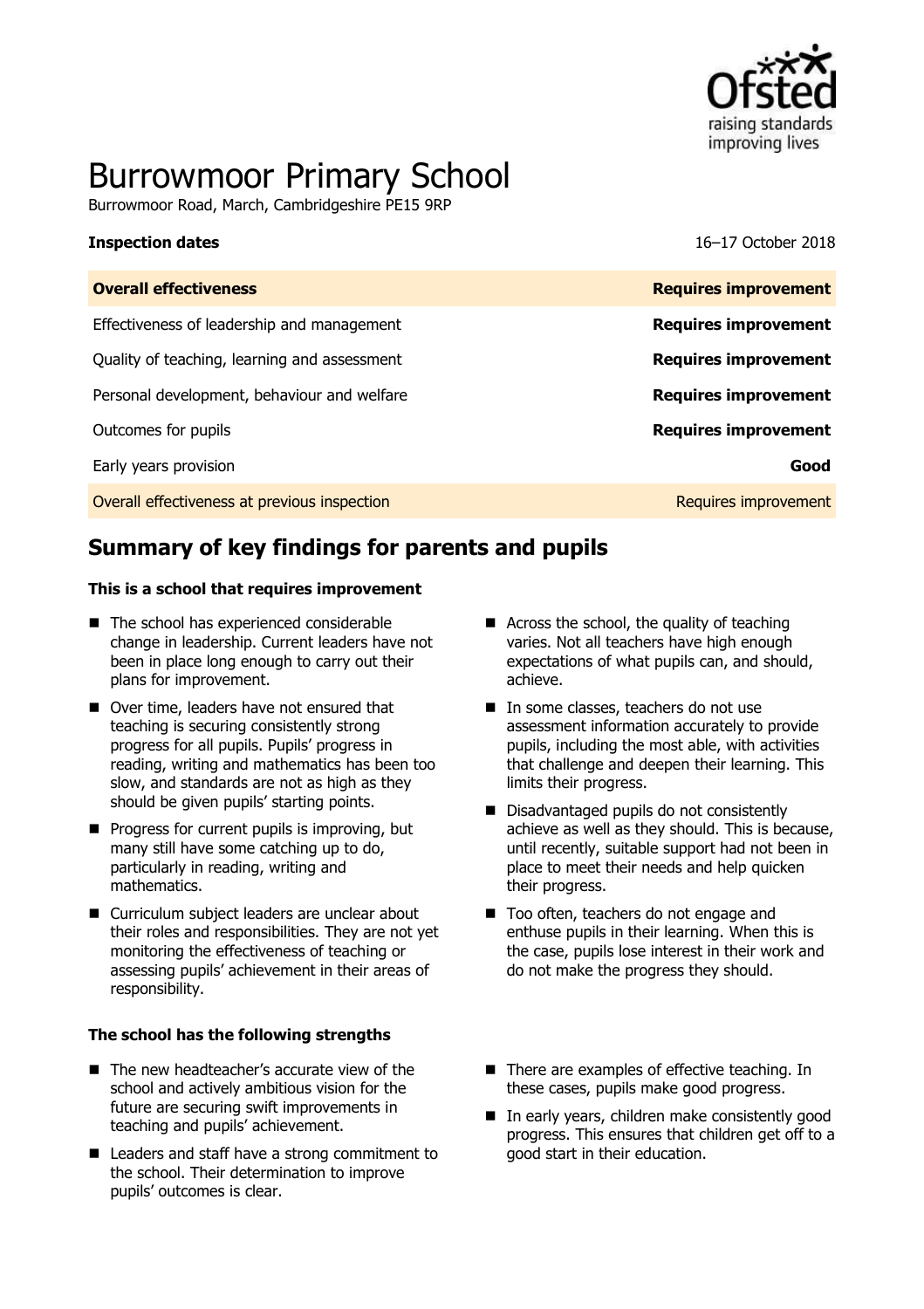

# **Full report**

# **What does the school need to do to improve further?**

- **IMPROVE the consistency and quality of teaching to accelerate pupils' progress and raise** standards in reading, writing and mathematics across the school by ensuring that:
	- teachers have high expectations of what pupils can achieve across a full range of subjects
	- staff consistently use their knowledge of what pupils know and can do to plan lessons that meet pupils' learning needs, including the most able.
- Improve the effectiveness of leadership and governance by ensuring that:
	- the skills and confidence of subject leaders are quickly developed so they can contribute towards improving the quality of teaching and raise standards in their areas of responsibility
	- the pupil premium funding continues to be spent effectively so that disadvantaged pupils across the school consistently make accelerated progress from their starting points in English and mathematics.
- **E** Ensure that teachers provide tasks that enthuse and engage pupils, instilling in them a love of learning.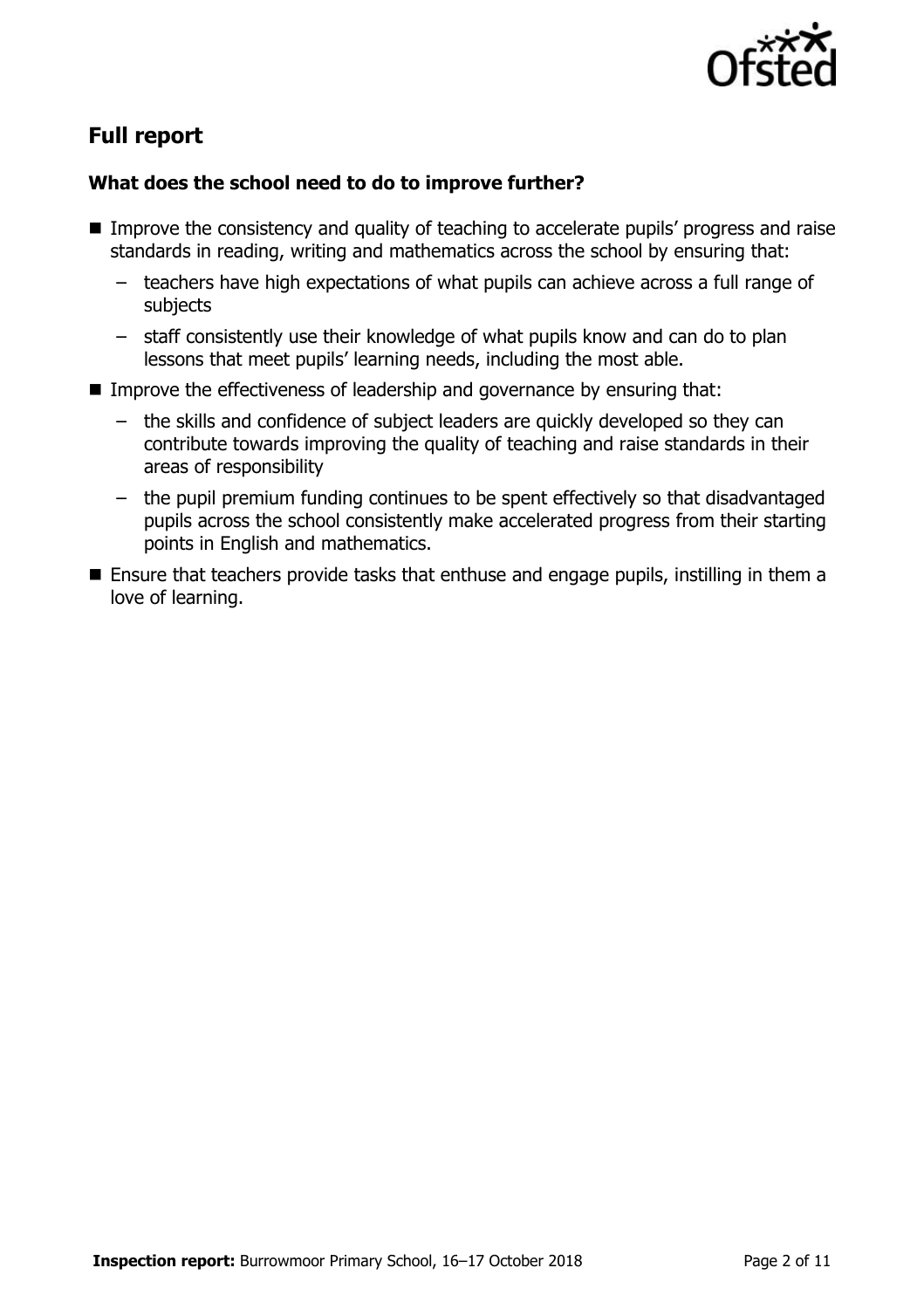

# **Inspection judgements**

# **Effectiveness of leadership and management Requires improvement**

- Since the previous inspection, there have been several changes in leadership. Although the executive headteacher provided much-needed stability during this time of uncertainty, actions taken to improve teaching and standards were disrupted. Consequently, the quality of teaching is not consistently good across the school, resulting in pupils not achieving as well as they should, particularly by the end of key stage 2.
- The recently-appointed headteacher along with the two assistant headteachers, one of whom is new to the role, have an accurate and realistic view of how well the school is doing. Along with the executive headteacher and the trust, the headteacher is clear about what needs to be done to secure improvements in the school's work. She has quickly developed suitable plans to increase the pace of development. Leaders have already introduced appropriate changes, but these have not had time to make a positive impact on teaching and, subsequently, improve outcomes across the school.
- The effective leadership of some subjects across the curriculum is not yet fully in place. While the actions of the experienced and knowledgeable mathematics leader are improving the teaching of mathematics across the school, the work of other subject leaders is not so effective. This is because some subject leaders are unclear about their roles. They do not yet identify any underachievement, improve teaching and raise standards in their areas of responsibility. Senior leaders are currently reviewing the organisation and expectations of subject leadership. Training is being put in place to provide support for subject leaders to make the significant and sustained improvements needed to improve. However, this is at an early stage of development.
- Although leaders have used pupil premium funding to support disadvantaged pupils in a variety of ways to overcome their barriers to learning, leaders recognise the monitoring of the effectiveness of the spending could be more precise. The trust has organised an external review of the use of the pupil premium funding to ensure that it benefits disadvantaged pupils to the full.
- The curriculum is broad and balanced. Pupils study a range of subjects. Complementing this, trips, visitors and residential visits enhance pupils' learning. For example, Year 6 pupils learned about the Egyptians by participating in a range of practical activities and visiting Howard Carter's birthplace.
- Leaders promote pupils' spiritual, moral, social and cultural development well. Pupils have the opportunity to learn to play a musical instrument. Pupils also learn about a range of cultures and religions. They have time to reflect on their feelings towards special occasions during assemblies. Pupils respond positively to these experiences, which prepare them well for life in modern Britain.
- The special educational needs (SEN) coordinator uses additional funding provided for pupils who have SEN and/or disabilities with increasing effectiveness. He has identified the right priorities for improvement and is beginning to address these more systematically. More rigorous assessments of pupils' emotional and academic needs are carried out so that leaders have a better understanding of how well additional help is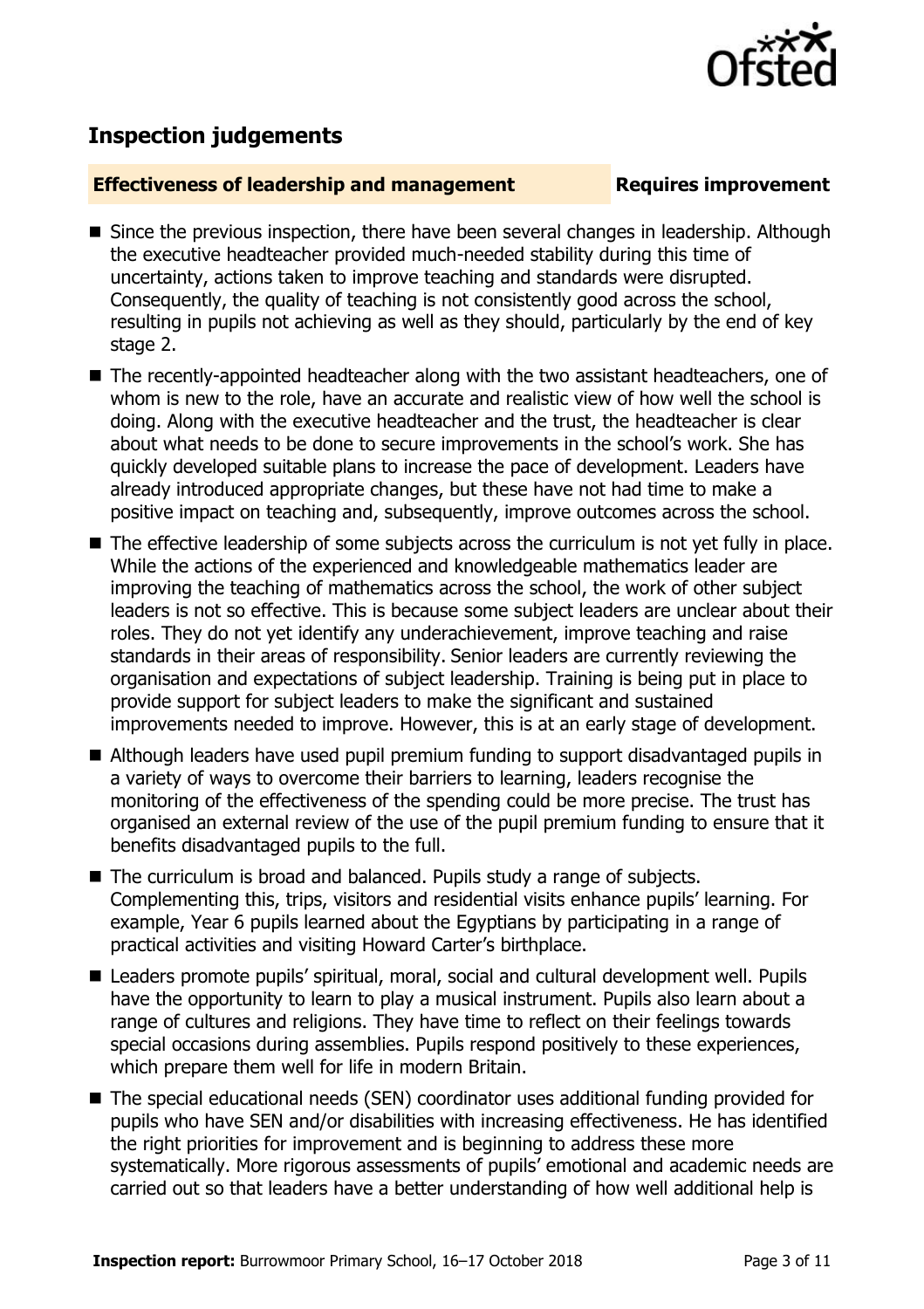

used to make a difference to pupils' progress. Consequently, pupils who have SEN and/or disabilities are making stronger progress from their starting points.

- Leaders ensure that the primary physical education (PE) and sports funding is well used. Teachers benefit from training from the PE Coordinator to improve their teaching skills. Feedback, including through questionnaires, demonstrates that teachers are increasing their confidence to teach PE effectively. Additionally, pupils represent their school at a range of sporting events, such as swimming galas and cricket and athletics tournaments.
- Staff participate in professional development, which helps to broaden their knowledge and understanding of effective teaching and learning. Staff value the range of training opportunities they can access. Leaders make sure that less experienced staff receive support through working closely with more experienced colleagues. Morale is high, and staff are keen to make the necessary changes required to raise standards across the school.
- $\blacksquare$  The school benefits from the support of the Active Learning Trust, which provides resources, specialist consultants and training programmes for staff. The trust enables teachers to work with colleagues from other schools within the trust, including the local secondary school. This is helping to improve the quality of teaching, pupils' outcomes and the transition for pupils moving on to Year 7.
- The number of parents who responded to Parent View, Ofsted's online questionnaire, was low, but inspectors spoke to parents from all year groups during the inspection. Most parents' views of the school are positive. They appreciate the range of activities their children take part in and say that their children enjoy school.

# **Governance of the school**

- Governors are making an increasingly positive contribution to school improvement. Minutes of governors' meetings demonstrate that they challenge leaders regularly by asking appropriate questions about the achievement of pupils. However, they do not routinely follow up the answers by checking the impact that leaders' actions have on pupils' progress and outcomes.
- Governors are ambitious for the school and for pupils to do well. They recognise that there needs to be more rapid, sustained improvement and greater consistency across the school.
- To strengthen the work of the governors and increase the continuity of pupils' education experience, the trust is currently putting a single governing body in place to oversee both Burrowmoor Primary and the local secondary school, which is also part of the Active Learning Trust.

# **Safeguarding**

- $\blacksquare$  The arrangements for safeguarding are effective.
- The safeguarding team, led by the designated safeguarding leader, ensures that all training for staff is up to date and that procedures to keep vulnerable pupils from harm are firmly in place. Leaders and staff have a good understanding of local issues within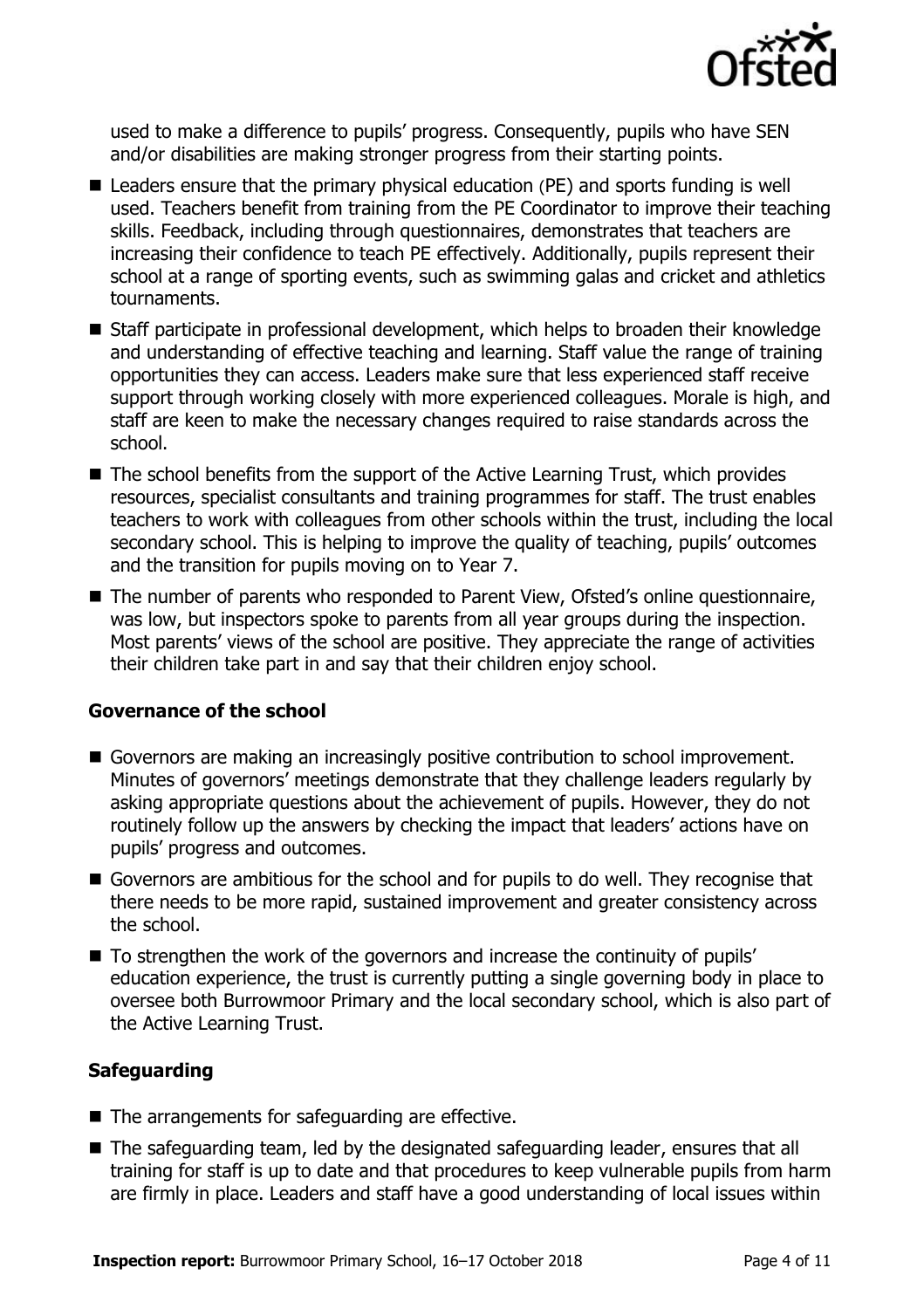

the community, and they work well with external agencies so that they can support pupils and their families effectively.

- Leaders ensure that accurate records are kept and have an oversight of vulnerable families, bringing together the views of a wide range of staff. Staff are vigilant for pupils' safety and are confident to refer any concerns promptly.
- Leaders and governors are rigorous when recruiting staff. Comprehensive checks are made to ensure that staff are safe to work with pupils.
- **Pupils told inspectors that they feel safe in school. Parents are confident in the school's** commitment to securing their children's safety and well-being.

# **Quality of teaching, learning and assessment Requires improvement**

- The quality of teaching, learning and assessment across the school and within subjects is inconsistent. This is because some teachers do not have high enough expectations of what pupils in their class, including the most able, can achieve.
- Teachers do not consistently use assessment information to make sure pupils are provided with activities that are well suited to their abilities. Equally, teachers do not always respond rapidly enough to pupils' learning needs in lessons. This means that pupils are not always appropriately challenged. As a result, the progress pupils make is not always as quick as it could be.
- The teaching of reading is inconsistent across the school. Leaders have provided training for teachers and, where teachers have used this new knowledge and skills, reading is taught more effectively. In these lessons the tasks set meet pupils' needs and teaching is engaging and interesting. Consequently, pupils enjoy their learning and make good progress. However, in other classes, pupils do not have sufficient opportunities to develop their reading skills to become confident and successful readers.
- Where teaching is strongest, pupils' writing skills are being developed effectively both in English lessons and across other subjects. Many writing activities are heavily supported by templates or structures produced by teachers. In some instances, this is appropriate and helps pupils to move on in their learning. However, for some pupils, it limits the quantity and quality of their work because they manage to do what is required quickly, and are not given further opportunities to extend or deepen their learning.
- The teaching of mathematics is improving. Following staff training, there is evidence of teachers giving more attention to developing pupils' problem-solving and reasoning skills. These teaching approaches are not yet used effectively across the school.
- **Pupils told inspectors that they enjoy learning across all subjects. However, the quality** of teaching in other subjects such as science, history, geography and religious education (RE) is mixed and does not routinely enable pupils to make sufficient progress across the curriculum.
- Teaching across the school does not consistently engage pupils well enough in their learning. This is because teachers do not always excite and enthuse pupils with the work they provide. On these occasions, pupils' attitudes to learning are not as positive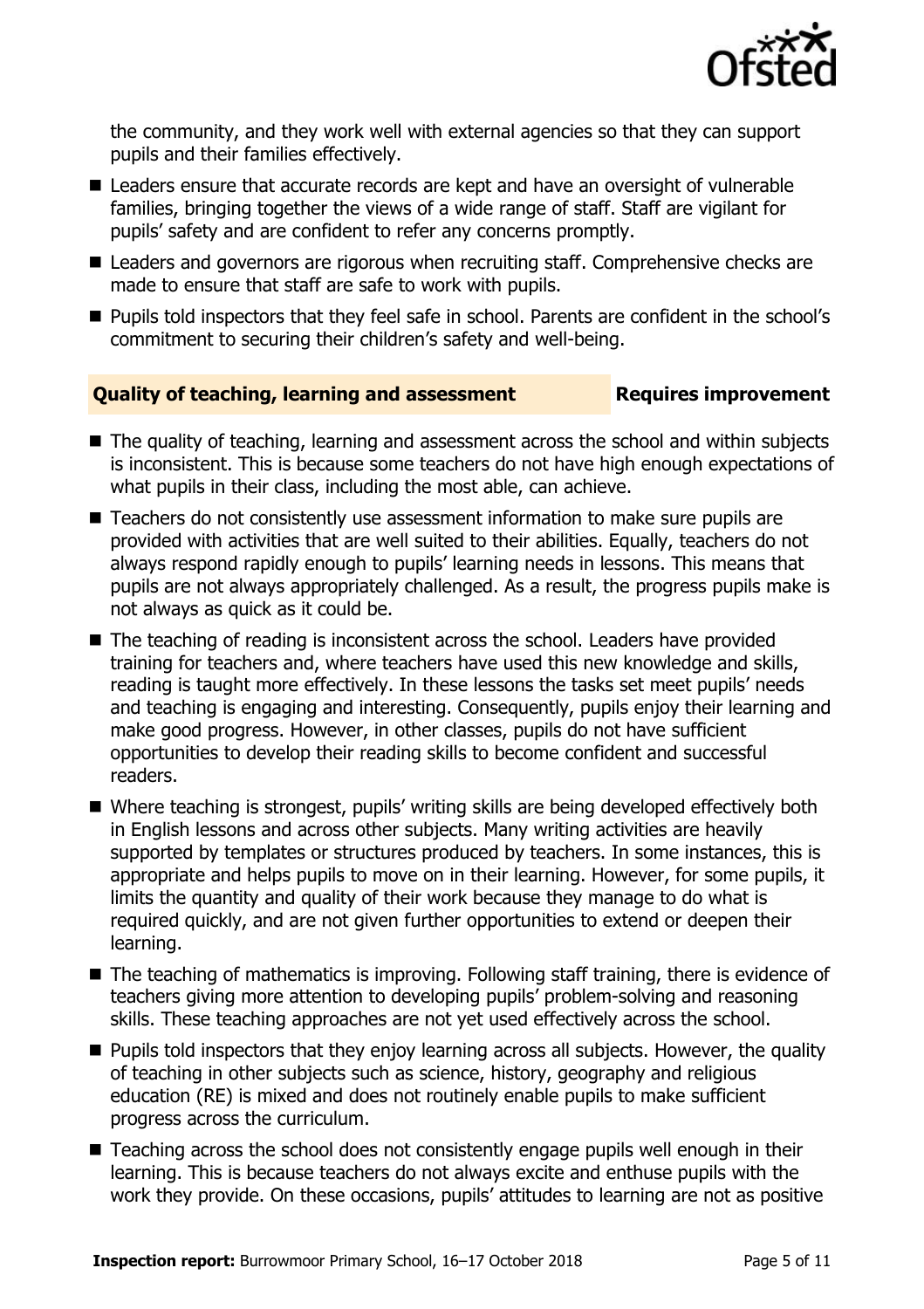

as they could be. As a contrast, pupils settle more quickly and sustain their concentration in lessons when the teaching is well planned, interesting and meets their needs well.

- As a result of recent initiatives, the quality of reading, writing and mathematics is improving. Pupils are making better progress, and this can be seen clearly in pupils' current work books.
- Younger children develop their phonics skills through active and interesting sessions. Most children use these skills effectively when reading books.
- Teachers make sure that pupils have access to a range of high-quality books and that these are used as a focus for teaching topics covering a range of subjects. The school library is used well, and pupils enjoy the reading challenges led by the library coordinator.
- An increasing range of small-group interventions are helping some pupils, particularly those who have SEN and/or disabilities and the disadvantaged, to catch up when additional support is needed. As a result, leaders and staff are becoming more adept at helping those who fall behind. This is increasing the proportion of pupils working at standards that are typical for their age.

# **Personal development, behaviour and welfare Fig. 2.1 Requires improvement**

# **Personal development and welfare**

- The school's work to promote pupils' personal development and welfare requires improvement.
- Some pupils lack confidence and determination in their learning. When teaching does not excite or engage them, they lose interest. Staff do not consistently encourage pupils to develop the ambition and resilience to become more effective learners.
- Leaders and staff promote the characteristics of leadership, organisation, resilience, initiative and communication to help pupils become successful learners. However, not all pupils understand or use these effectively to help them to achieve well.
- Older pupils enjoy contributing to school life through their roles as school captains, monitors and members of the school and anti-bullying councils. They say that they value these roles and can explain the importance of learning leadership skills and representing other pupils.
- **Pupils have a sound understanding of how to keep themselves safe, for example when** crossing the road and when online. Pupils also told inspectors that there is very little bullying in the school. If bullying does happen, pupils are confident that the adults will sort it out quickly.

# **Behaviour**

- The behaviour of pupils requires improvement.
- **Pupils' behaviour varies between classes according to the quality of teaching. While** pupils behave well in some lessons, there is too much low-level disruption in others. As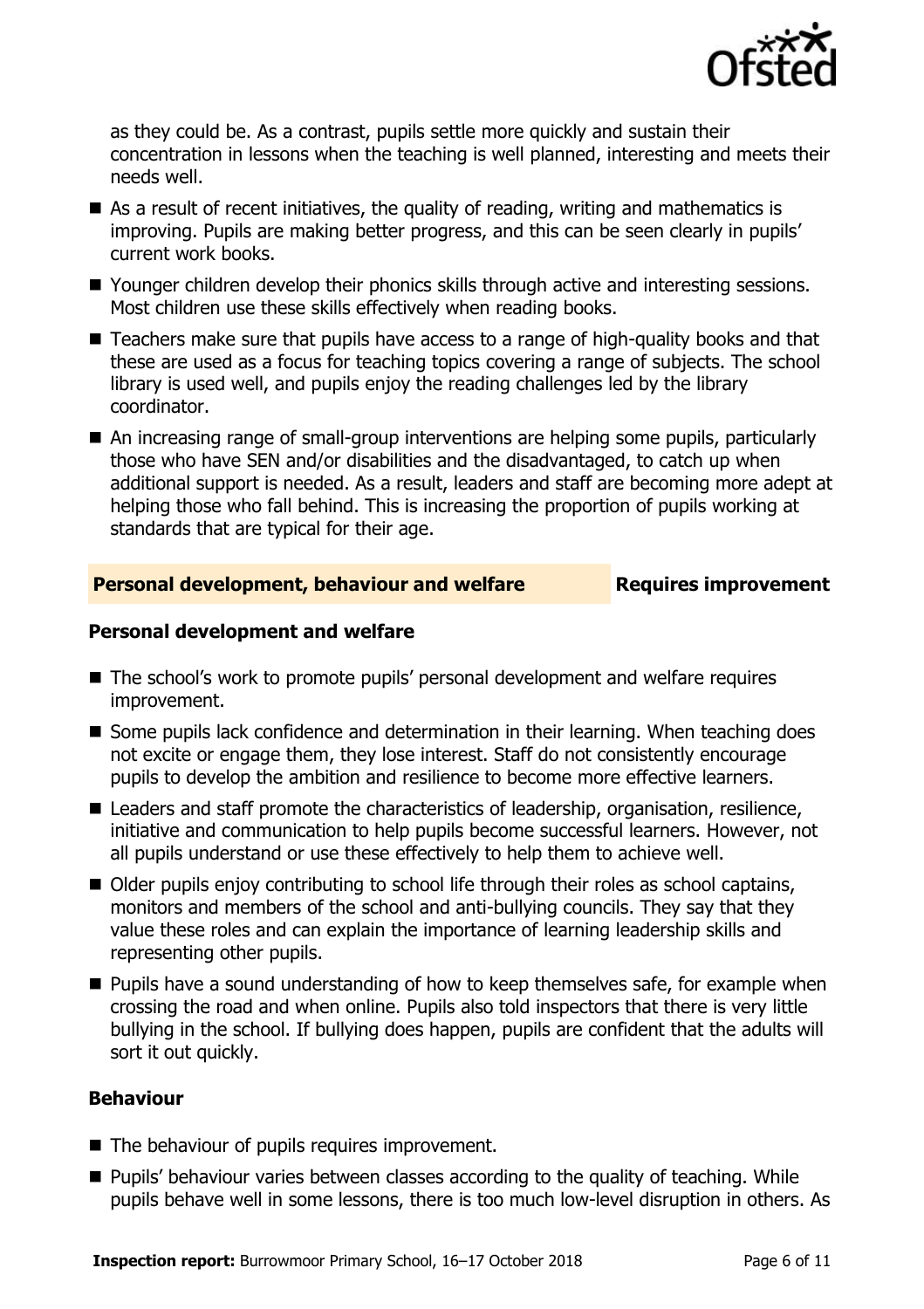

a result, pupils who spoke to inspectors reported regular disturbances to their learning.

- Leaders are currently reviewing the school's behaviour policy. Staff are receiving training to raise expectations and to ensure that the school's procedures for managing pupils' behaviour are firmly in place.
- **Despite leaders' work to improve behaviour being in its early stages, there are signs** that pupils' behaviour is improving. School records and observations during the inspection support this view. Equally, there has been a reduction in incidents logged by school staff and in the number of fixed-term exclusions since the previous inspection.
- Generally, pupils get on well together. They enjoy chatting with friends at breaktimes and while they eat their lunch. During breaktimes, most pupils speak to adults politely and follow instructions promptly.
- Leaders have worked hard to promote the importance of good attendance with pupils and their families. Staff monitor why pupils are absent and follow up concerns with parents quickly. As a result, attendance rates are improving and are now close to the national average. The proportion of pupils who regularly miss school is also reducing and, although still high, is moving nearer to national figures.

# **Outcomes for pupils Requires improvement**

- As a result of inconsistencies in the quality of teaching, not all groups of pupils have made consistently good progress across different subjects over time.
- Since the previous inspection, the standards reached by pupils at the end of key stage 2 in reading, writing and mathematics have been below national averages.
- $\blacksquare$  More positively, standards at the end of key stage 1 have risen and are now broadly in line with national averages in reading, writing and mathematics.
- $\blacksquare$  The progress of pupils currently in the school is improving, but this is not consistent across all year groups and all subjects.
- The proportion of pupils who meet the expected standard in the phonics screening check at the end of Year 1 has risen year-on-year and is now in line with the national figures. However, the proportion of pupils who meet the expected standard at the end of Year 2 remains below national figures. Phonics lessons are generally taught well across the early years and key stage 1.
- The quality of pupils' writing varies from class to class. The school's assessment information indicates that there have been improvements to pupils' writing skills and the progress of some pupils has increased.
- Work in pupils' mathematics books and discussions with pupils about their learning show that in some classes pupils are acquiring the knowledge, skills and understanding expected for their age. However, this is not consistent within and across all year groups. The progress some pupils make in mathematics is still not good enough.
- The differences between the achievement of disadvantaged and other pupils in the school is diminishing because the additional funding for these pupils is being spent more effectively. Within this improving picture, leaders recognise that they need to check the effectiveness of their actions more closely across some year groups where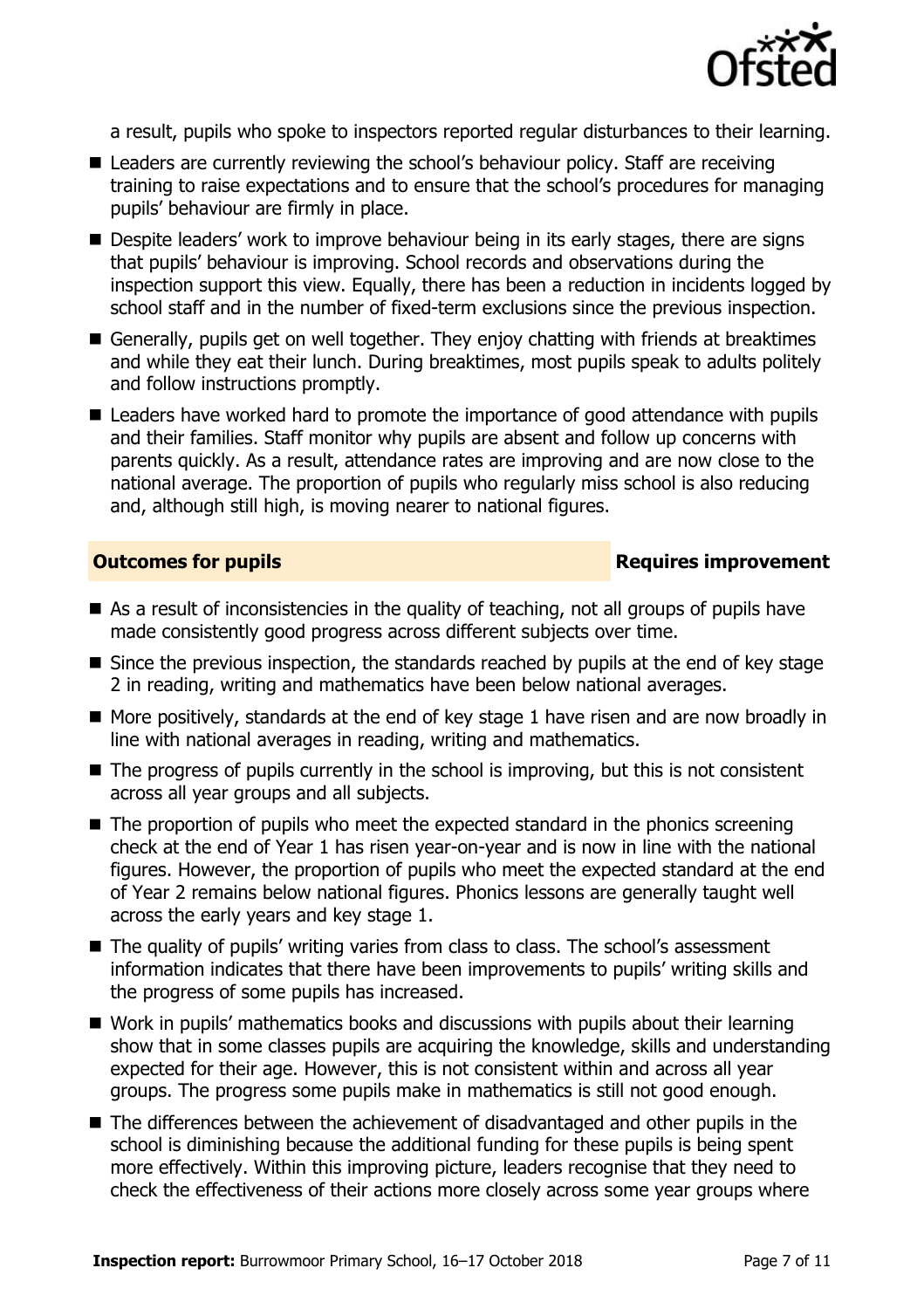

the progress of disadvantaged pupils in reading, writing and mathematics is not yet good enough. In addition, disadvantaged pupils still do not make the progress required to attain as well as other pupils nationally.

**Pupils who have SEN and/or disabilities are currently making better progress than** previously. This is because teachers and teaching assistants provide focused activities that meet their specific needs well.

### **Early years provision Good Good**

- Children join the early years with knowledge and skills that are broadly typical for their age, but below age-related expectations in the areas of communication and literacy. Most children make good progress and so are well prepared for their transition into Year 1.
- **Effective leadership in the early years has ensured that children receive good-quality** teaching. Since the previous inspection, staff have reorganised the environment both indoors and outside, to enable children to make their own choices and develop their independence. Carefully thought out learning areas now provide plenty of opportunities for children to play, explore, make decisions, discover and use their imagination.
- Children are expected to learn their letters and sounds and to practise their phonics in their early reading and writing. Work in their learning journals demonstrates that a high proportion of children do this well.
- In both the Nursery and Reception classes, children are given activities that excite them and inspire them to learn. For example, a group of nursery class children were enthralled to discover the freshly-laid eggs from the school chickens.
- Staff are attentive to children's different learning needs and, in turn, the children learn to do things for themselves and develop good learning habits. Staff pay careful attention to developing children's early literacy and numeracy skills. The popular 'snack café' develops children's independence effectively. Children prepare and 'pay' for their chosen snack confidently by counting out the right number of pennies. They also happily clear away and wash up their own plates, beakers and cutlery afterwards.
- **Effective safety and supervision arrangements are in place, both indoors and outside,** so adults know where children are and if anyone needs help. Children know how to stay safe in the environment and take reasonable steps to manage their own wellbeing and health. For example, children were observed deciding whether to put their coats on before going outside 'so they don't get cold'.
- The relationships between home and school are strong. Parents receive regular information about their children's experiences at school and, in turn, they provide staff with information from home. Workshops and events are organised to give parents opportunities to see their children learning and to share ideas of how to support their children's achievement at home.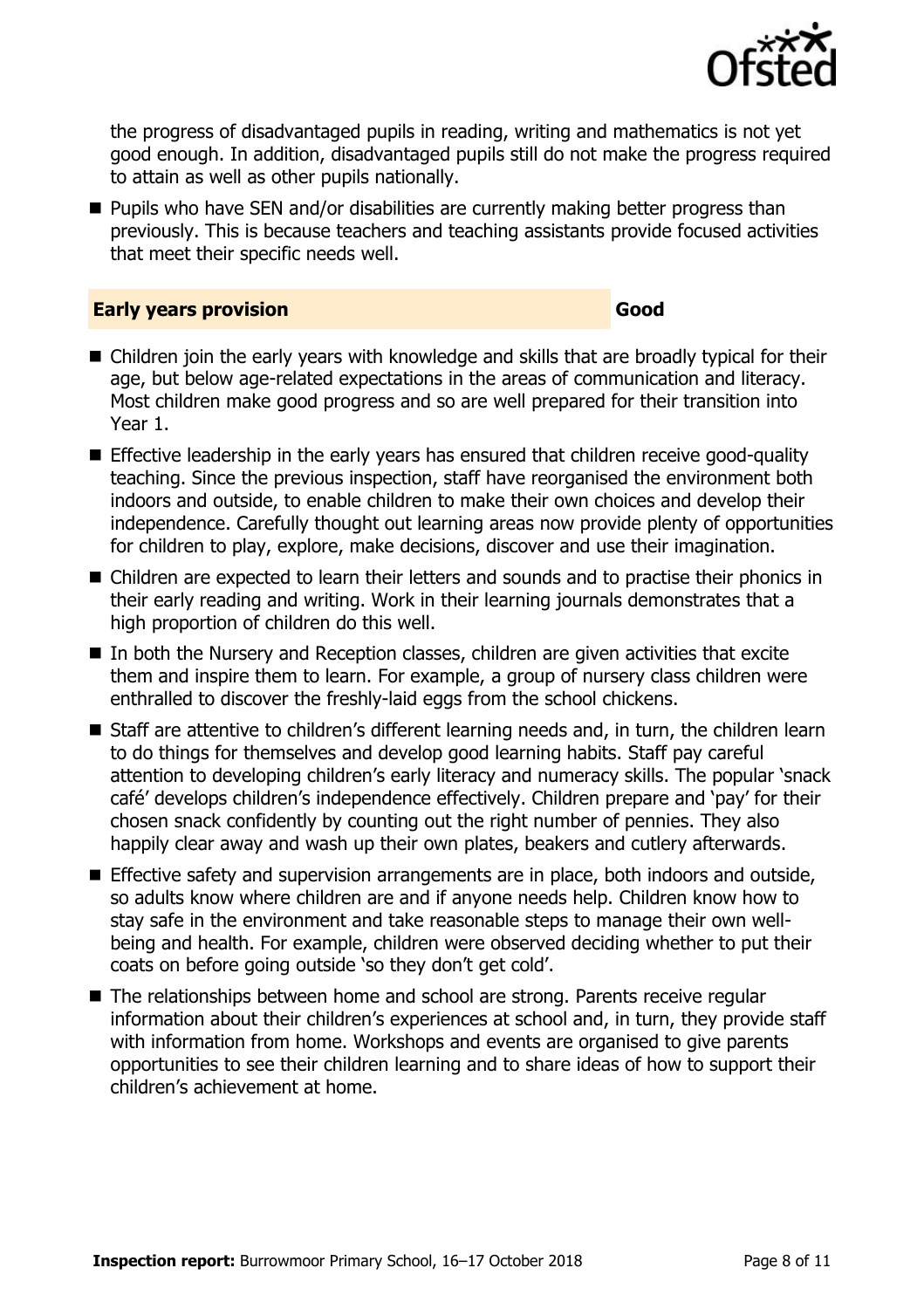

# **School details**

| Unique reference number | 139843         |
|-------------------------|----------------|
| Local authority         | Cambridgeshire |
| Inspection number       | 10054998       |

This inspection of the school was carried out under section 5 of the Education Act 2005.

| Type of school                      | Primary                         |
|-------------------------------------|---------------------------------|
| School category                     | Academy sponsor-led             |
| Age range of pupils                 | 2 to 11                         |
| <b>Gender of pupils</b>             | Mixed                           |
| Number of pupils on the school roll | 473                             |
| Appropriate authority               | Board of trustees               |
| Chair                               | Andrew Smith                    |
| <b>Headteacher</b>                  | Diane Hawkes                    |
| Telephone number                    | 01354 652 330                   |
| Website                             | www.burrowmoor.net              |
| Email address                       | office@burrowmoorprimary.org.uk |
| Date of previous inspection         | 30 November 2016                |

# **Information about this school**

- $\blacksquare$  The school is larger than the average-sized primary school. It is sponsored by the Active Learning Trust. The trust delegates aspects of governance to the local governing body. The board of trustees is the accountable body.
- Most pupils are White British.
- The proportion of pupils eligible for support through the government's pupil premium funding is above the national average.
- The proportion of pupils who receive SEN support is below the national average, and the proportion of pupils who have a statement of special educational needs or an education, health and care plan is above the national average.
- The executive headteacher has provided support to the school during several leadership changes, and he is also the principal of the local secondary school.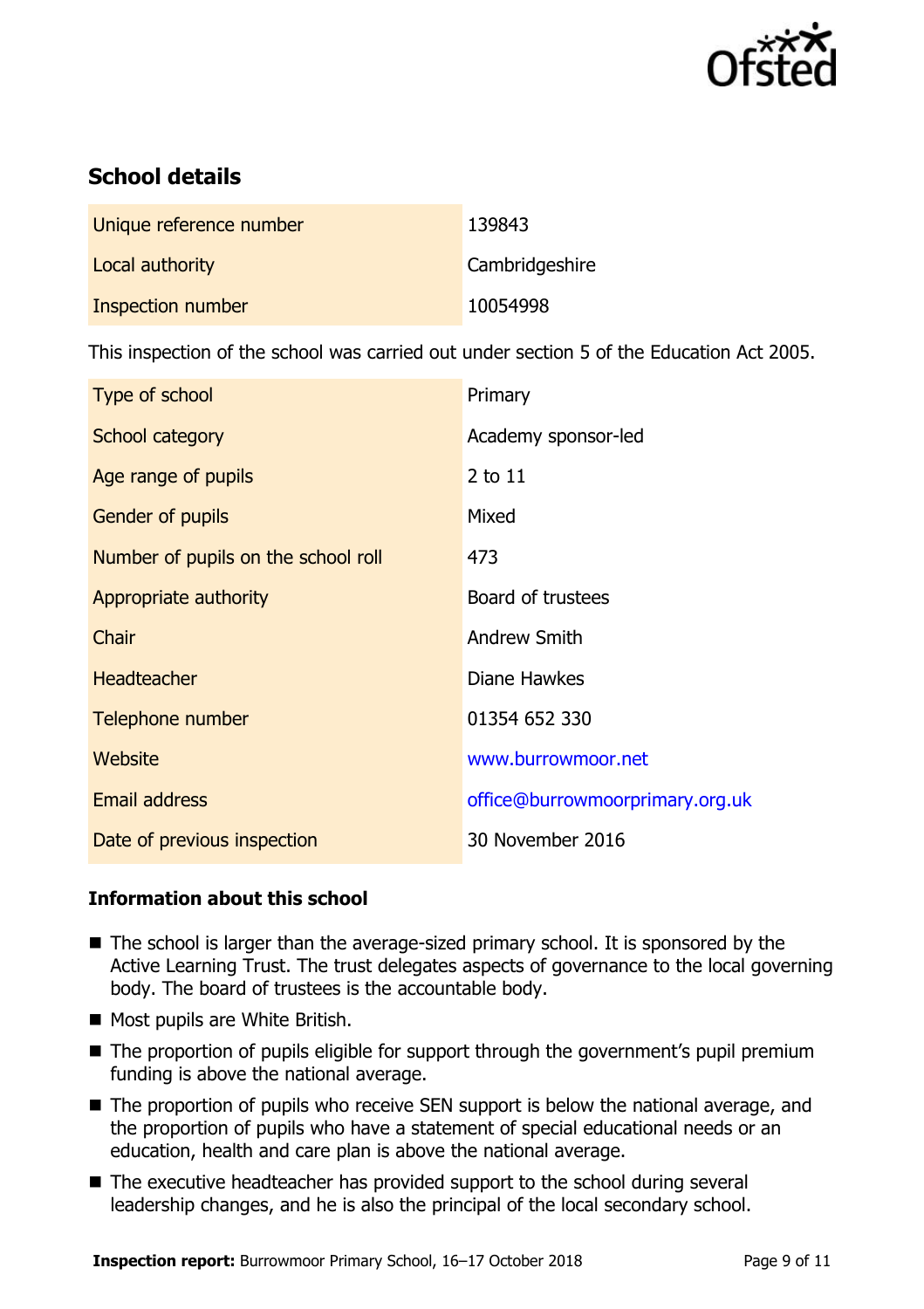

The current headteacher joined the school in September 2018.

# **Information about this inspection**

- Inspectors observed teaching and learning in every class. Some of the observations were carried out jointly with the headteacher.
- A wide range of pupils' workbooks were examined by inspectors throughout the inspection.
- Inspectors held meetings with the executive headteacher, the headteacher, the assistant headteachers, the SENCo, a group of subject leaders, the PE coordinator, the library coordinator, the newly qualified teacher and trainee teacher, the office manager and the family worker. The lead inspector met with the chair of the local governing body and a representative from the trust. In addition, the lead inspector had a telephone conversation with the chief executive officer (CEO) of the trust.
- Inspectors spoke to pupils informally in class, and around the school at breaktimes and lunchtimes, to seek their views about the school. Meetings were also held with three different groups of pupils more formally to discuss their learning and many aspects of school life. One inspector attended a whole-school assembly.
- Some pupils were heard reading their books. Inspectors also talked to pupils about their reading habits and looked at their reading records.
- Inspectors scrutinised the school's website and a range of school documents, including: assessment information; minutes from the local governing body meetings; reports from external consultants; the school's own evaluation; improvement plans; and records about behaviour, safeguarding and attendance.
- Inspectors considered the 24 responses made by parents to Parent View, Ofsted's online questionnaire, and the 24 responses to the Ofsted free-text system. Inspectors also spoke to some parents before and after school. There were no responses to Ofsted's online staff and pupil surveys.

# **Inspection team**

| Fiona Webb, lead inspector | Her Majesty's Inspector |
|----------------------------|-------------------------|
| <b>Paul Copping</b>        | <b>Ofsted Inspector</b> |
| <b>Bridgette Gough</b>     | Ofsted Inspector        |